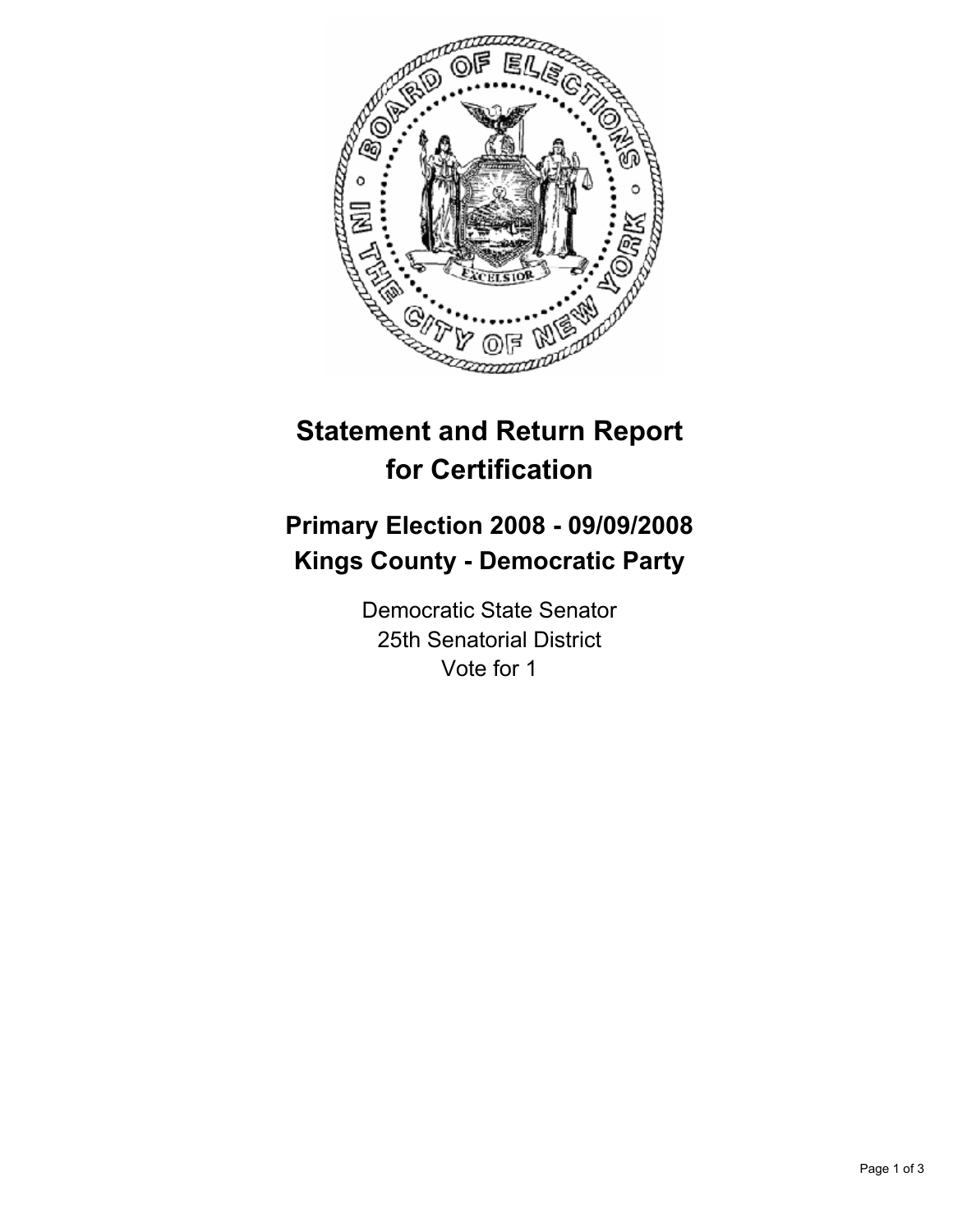

### **Assembly District 50**

| <b>Total Votes</b>   | 4,969 |
|----------------------|-------|
| DANIEL L SQUADRON    | 1,795 |
| <b>MARTIN CONNOR</b> | 3,174 |
| AFFIDAVIT            | 319   |
| ABSENTEE/MILITARY    | 36    |
| <b>EMERGENCY</b>     | 0     |

#### **Assembly District 51**

| .                    |  |
|----------------------|--|
| <b>EMERGENCY</b>     |  |
| ABSENTEE/MILITARY    |  |
| AFFIDAVIT            |  |
| <b>MARTIN CONNOR</b> |  |
| DANIEL L SQUADRON    |  |
| <b>Total Votes</b>   |  |

#### **Assembly District 52**

| <b>EMERGENCY</b>     | 15    |
|----------------------|-------|
| ABSENTEE/MILITARY    | 130   |
| <b>AFFIDAVIT</b>     | 257   |
| <b>MARTIN CONNOR</b> | 1,941 |
| DANIEL L SQUADRON    | 3,840 |
| <b>Total Votes</b>   | 5,781 |

#### **Assembly District 57**

| <b>EMERGENCY</b>     |  |
|----------------------|--|
| ABSENTEE/MILITARY    |  |
| AFFIDAVIT            |  |
| <b>MARTIN CONNOR</b> |  |
| DANIEL L SQUADRON    |  |
| <b>Total Votes</b>   |  |